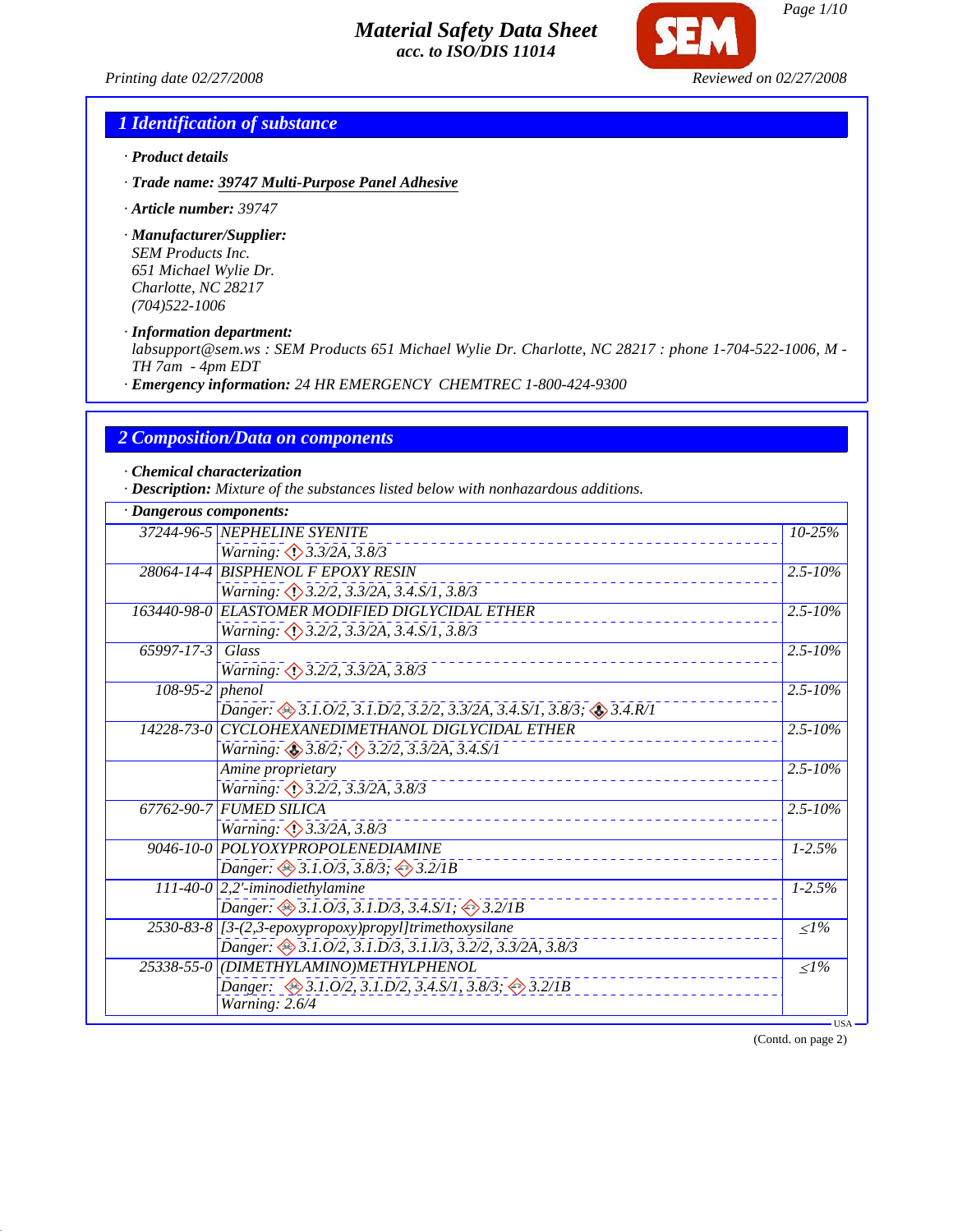*Printing date 02/27/2008 Reviewed on 02/27/2008*

*Trade name: 39747 Multi-Purpose Panel Adhesive*

(Contd. of page 1)

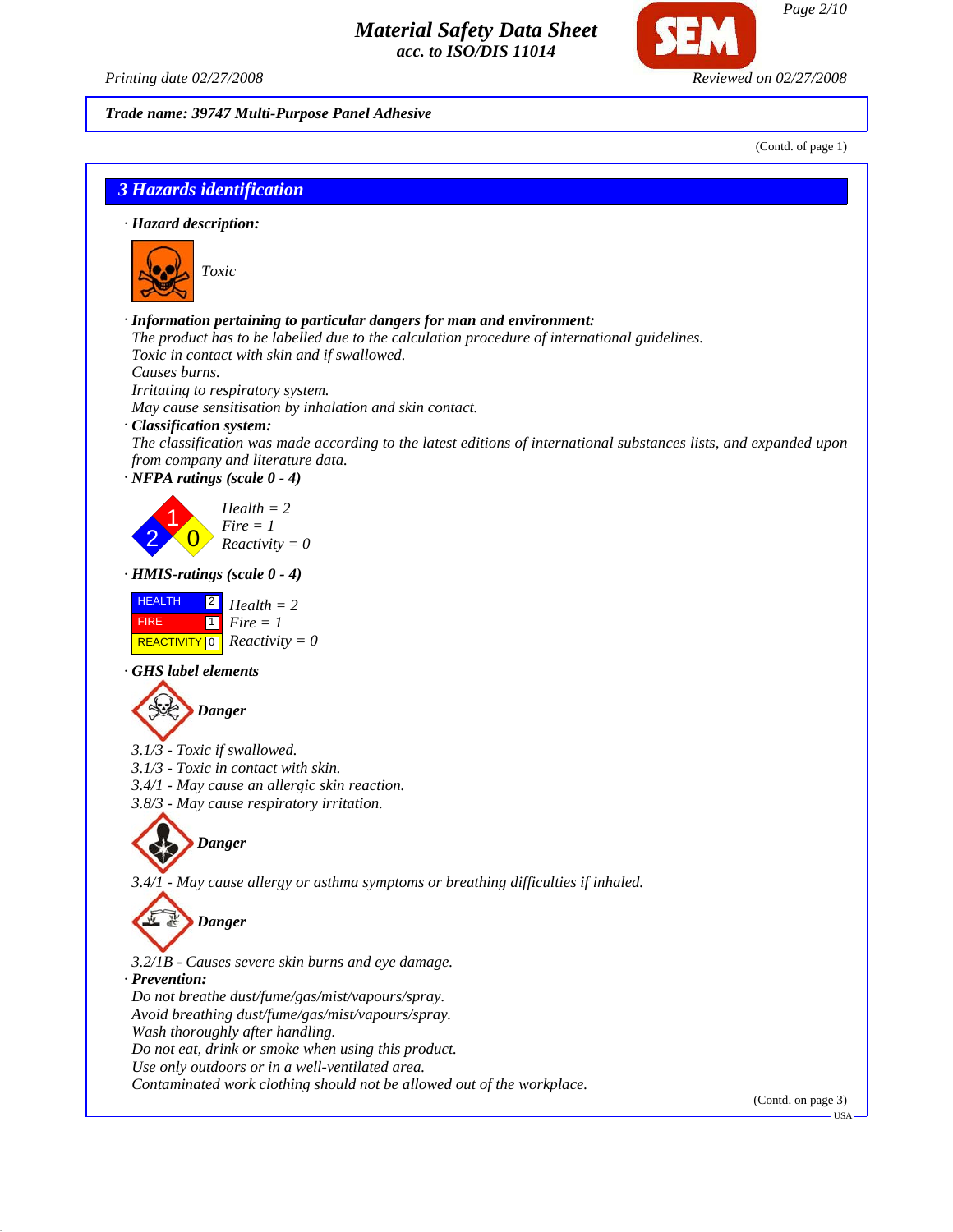*Printing date 02/27/2008 Reviewed on 02/27/2008*

#### *Trade name: 39747 Multi-Purpose Panel Adhesive*



*· Disposal:*

*Dispose of contents/container in accordance with local/regional/national/international regulations.*

#### *4 First aid measures*

*· General information:*

*Immediately remove any clothing soiled by the product. In case of irregular breathing or respiratory arrest provide artificial respiration.*

- *· After inhalation:*
- *Supply fresh air and to be sure call for a doctor.*
- *In case of unconsciousness place patient stably in side position for transportation.*
- *· After skin contact: Immediately wash with water and soap and rinse thoroughly.*
- *· After eye contact: Rinse opened eye for several minutes under running water. Then consult a doctor.*
- *· After swallowing:*

*Do not induce vomiting; immediately call for medical help.*

*Drink copious amounts of water and provide fresh air. Immediately call a doctor.*

# *5 Fire fighting measures*

*· Suitable extinguishing agents:*

*CO2, extinguishing powder or water spray. Fight larger fires with water spray or alcohol resistant foam.*

*· Protective equipment: No special measures required.*

#### *6 Accidental release measures*

*· Person-related safety precautions: Wear protective equipment. Keep unprotected persons away.*

(Contd. on page 4)

USA

*Page 3/10*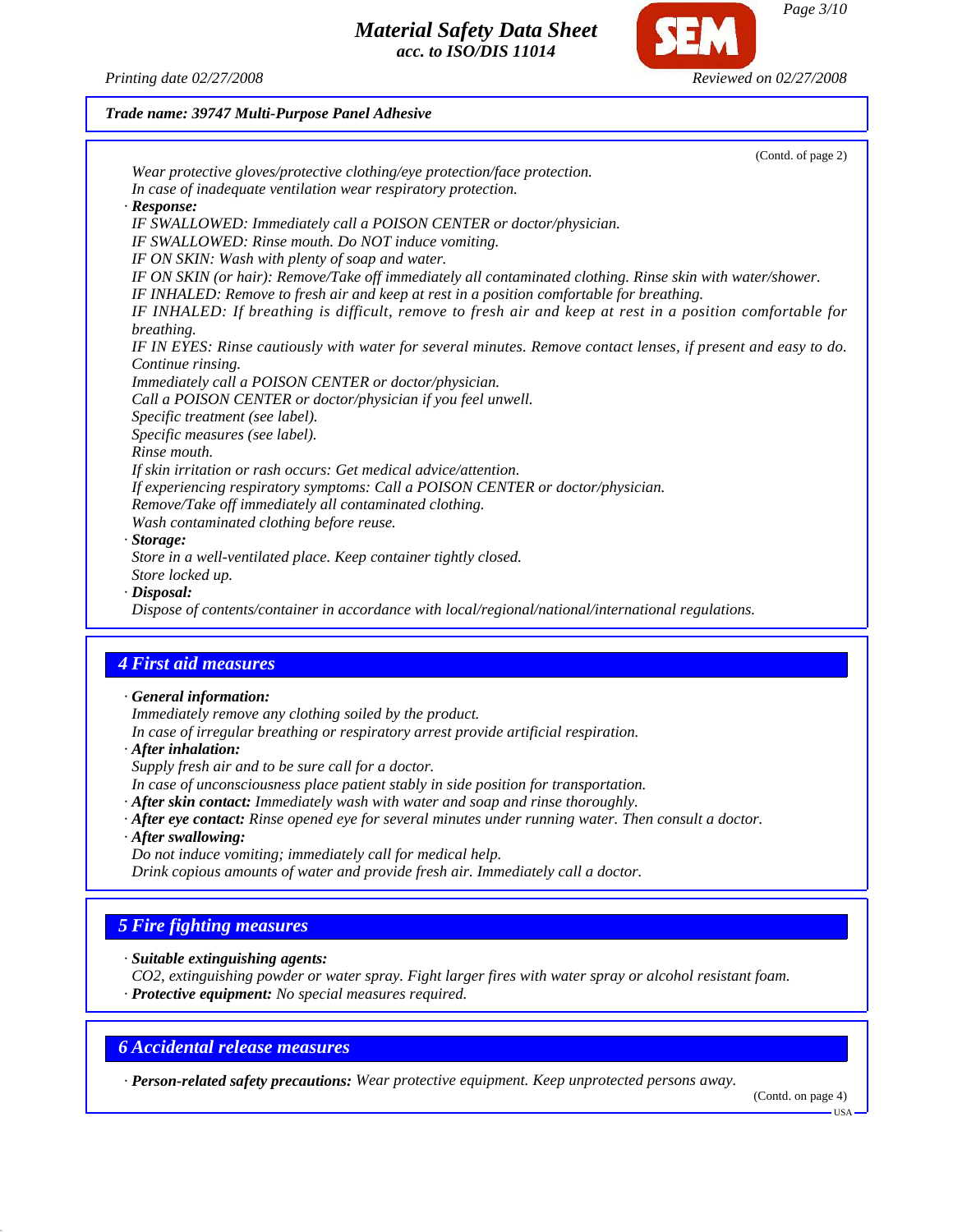

(Contd. of page 3)

*Trade name: 39747 Multi-Purpose Panel Adhesive*

*· Measures for environmental protection: Do not allow to enter sewers/ surface or ground water. · Measures for cleaning/collecting:*

*Absorb with liquid-binding material (sand, diatomite, acid binders, universal binders, sawdust). Use neutralizing agent.*

*Dispose contaminated material as waste according to item 13.*

*Ensure adequate ventilation.*

# *7 Handling and storage*

*· Handling:*

- *· Information for safe handling: Ensure good ventilation/exhaustion at the workplace. Prevent formation of aerosols.*
- *· Information about protection against explosions and fires: No special measures required.*

*· Storage:*

- *· Requirements to be met by storerooms and receptacles: No special requirements.*
- *· Information about storage in one common storage facility: Not required.*
- *· Further information about storage conditions: Keep receptacle tightly sealed.*

#### *8 Exposure controls and personal protection*

*· Additional information about design of technical systems: No further data; see item 7. · Components with limit values that require monitoring at the workplace: 108-95-2 phenol PEL 19 mg/m³, 5 ppm REL Short-term value: C60\* mg/m³, C 15.6\* ppm TLV 19 mg/m³, 5 ppm Skin Long-term value: 19 mg/m³, 5 ppm \*15-min; Skin Skin; BEI 111-40-0 2,2'-iminodiethylamine REL 4 mg/m³, 1 ppm TLV 4.2 mg/m³, 1 ppm Skin Skin · Additional information: The lists that were valid during the creation were used as basis.*

*· Personal protective equipment:*

*· General protective and hygienic measures: Keep away from foodstuffs, beverages and feed. Immediately remove all soiled and contaminated clothing. Wash hands before breaks and at the end of work. Store protective clothing separately. Avoid contact with the eyes and skin.*

*· Breathing equipment:*

*In case of brief exposure or low pollution use respiratory filter device. In case of intensive or longer exposure use respiratory protective device that is independent of circulating air.*

(Contd. on page 5)

 $-11S\Delta$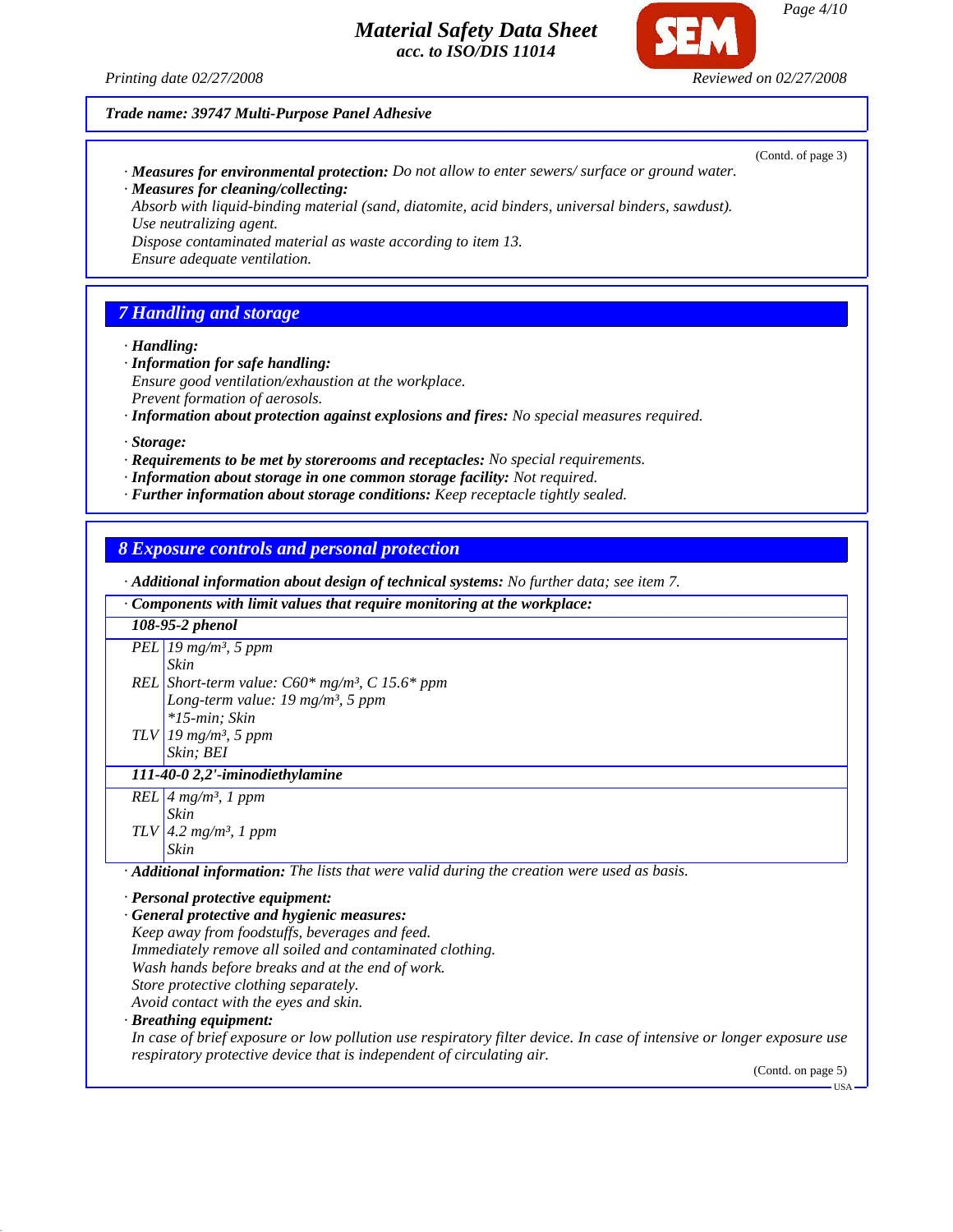*Printing date 02/27/2008 Reviewed on 02/27/2008*

*Trade name: 39747 Multi-Purpose Panel Adhesive*

(Contd. of page 4)

USA

*· Protection of hands:*



*Protective gloves*

*The glove material has to be impermeable and resistant to the product/ the substance/ the preparation. Due to missing tests no recommendation to the glove material can be given for the product/ the preparation/ the chemical mixture.*

*Selection of the glove material on consideration of the penetration times, rates of diffusion and the degradation · Material of gloves*

*The selection of the suitable gloves does not only depend on the material, but also on further marks of quality and varies from manufacturer to manufacturer. As the product is a preparation of several substances, the resistance of the glove material can not be calculated in advance and has therefore to be checked prior to the application. · Penetration time of glove material*

*The exact break trough time has to be found out by the manufacturer of the protective gloves and has to be observed.*



*Tightly sealed goggles*

| <b>9 Physical and chemical properties</b>                                 |                                                          |
|---------------------------------------------------------------------------|----------------------------------------------------------|
| · General Information                                                     |                                                          |
| Form:                                                                     | Liquid                                                   |
| Color:                                                                    | According to product specification                       |
| Odor:                                                                     | Characteristic                                           |
| $\cdot$ Change in condition                                               |                                                          |
| <b>Melting point/Melting range: Undetermined.</b>                         |                                                          |
| <b>Boiling point/Boiling range:</b> $181^{\circ}C(358^{\circ}F)$          |                                                          |
| · Flash point:                                                            | $94^{\circ}C(201^{\circ}F)$                              |
| · Ignition temperature:                                                   | $595^{\circ}C(1103^{\circ}F)$                            |
| $\cdot$ Auto igniting:                                                    | <i>Product is not selfigniting.</i>                      |
| · Danger of explosion:                                                    | Product does not present an explosion hazard.            |
|                                                                           | In use, may form flammable/explosive vapour-air mixture. |
| $\cdot$ Density at 20 <sup><math>\bullet</math></sup> C (68 $\bullet$ F): | 1.05 $g/cm^3$                                            |
| · Solubility in / Miscibility with                                        |                                                          |
| Water:                                                                    | Not miscible or difficult to mix.                        |
| · Solvent content:                                                        |                                                          |
| Organic solvents:                                                         | $0.0\%$                                                  |
| <b>VOC</b> content:                                                       | $1.4$ g/l / 0.01 lb/gl                                   |
|                                                                           | (Contd. on page 6)                                       |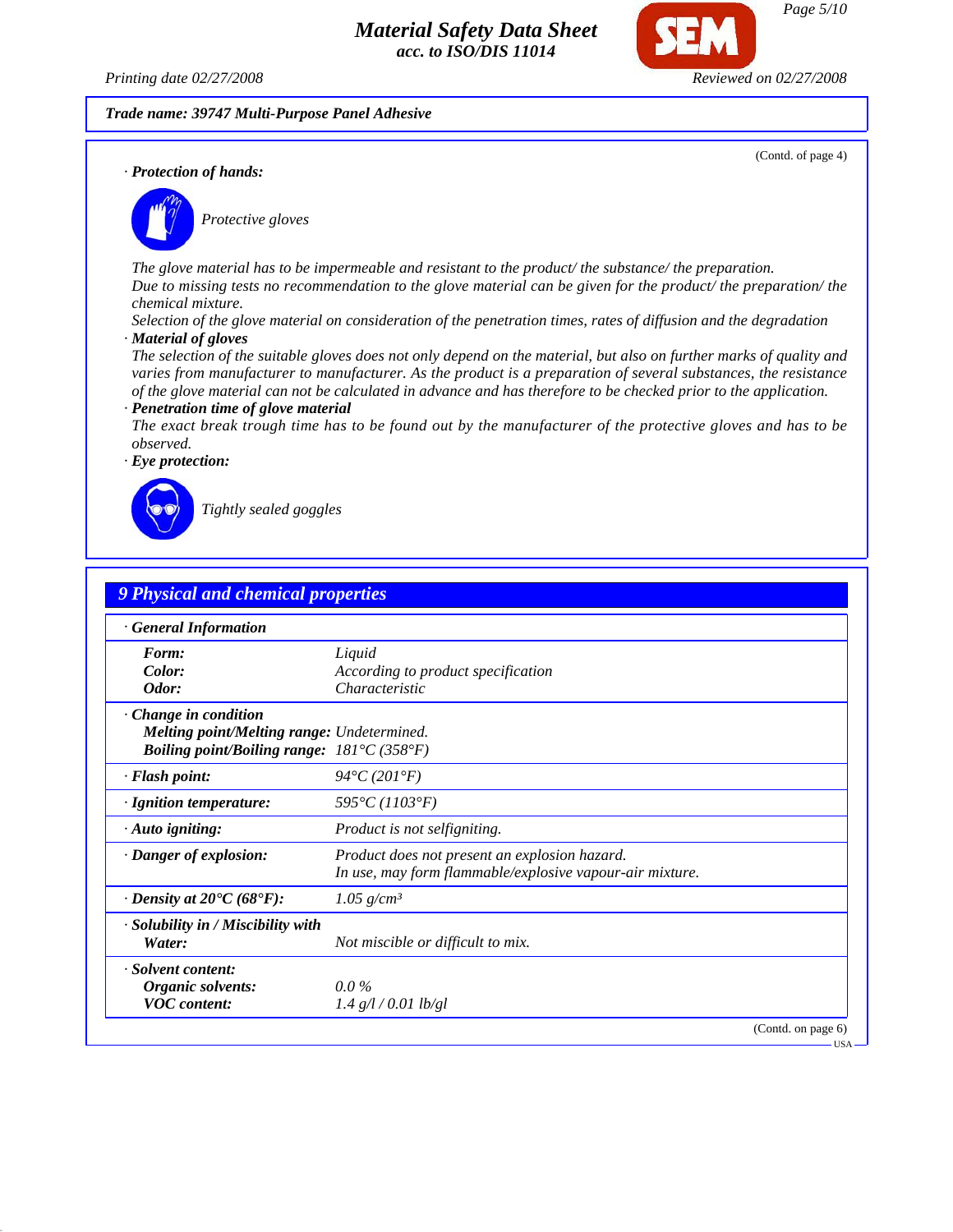

*Trade name: 39747 Multi-Purpose Panel Adhesive*

*· Solids content: 99.9 %*

#### *10 Stability and reactivity*

- *· Thermal decomposition / conditions to be avoided: No decomposition if used according to specifications.*
- *· Dangerous reactions No dangerous reactions known.*
- *· Dangerous products of decomposition: No dangerous decomposition products known.*

# *11 Toxicological information*

- *· Acute toxicity:*
- *· LD/LC50 values that are relevant for classification:*

#### *108-95-2 phenol*

*Oral LD50 317 mg/kg (rat)*

*Dermal LD50 850 mg/kg (rabbit)*

# *· Primary irritant effect:*

- *· on the skin: Caustic effect on skin and mucous membranes.*
- *· on the eye: Strong caustic effect.*
- *· Sensitization:*

*Sensitization possible through inhalation.*

- *Sensitization possible through skin contact.*
- *· Additional toxicological information:*

*The product shows the following dangers according to internally approved calculation methods for preparations: Toxic*

- *Harmful*
- *Corrosive*
- *Irritant*

*Swallowing will lead to a strong caustic effect on mouth and throat and to the danger of perforation of esophagus and stomach.*

# *12 Ecological information*

*· General notes:*

*Water hazard class 2 (Self-assessment): hazardous for water Do not allow product to reach ground water, water course or sewage system. Must not reach bodies of water or drainage ditch undiluted or unneutralized. Danger to drinking water if even small quantities leak into the ground.*

# *13 Disposal considerations*

*· Product:*

*· Recommendation:*

*Must not be disposed of together with household garbage. Do not allow product to reach sewage system.*

(Contd. on page 7)

USA

*Page 6/10*

(Contd. of page 5)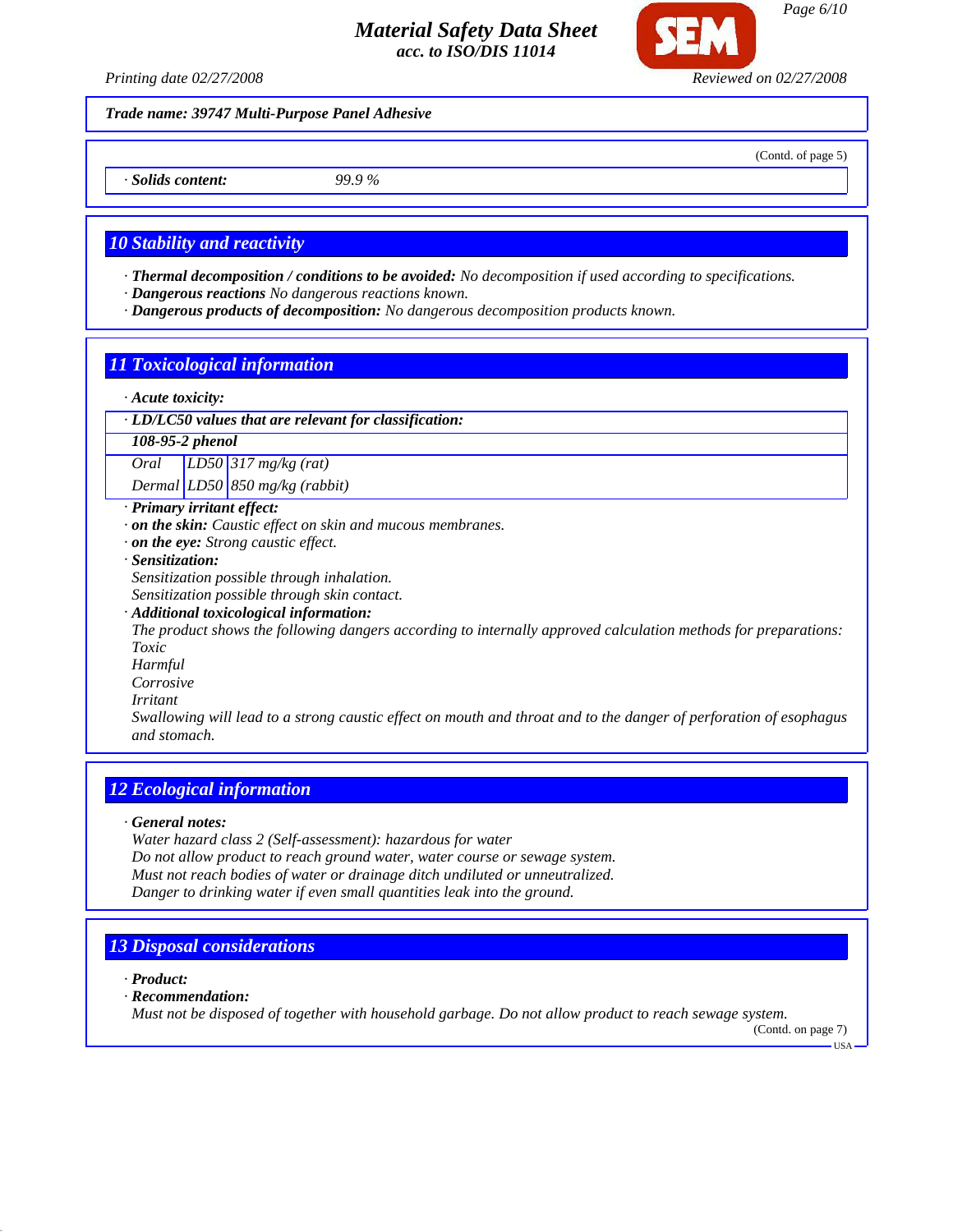

**SEM** 

*Trade name: 39747 Multi-Purpose Panel Adhesive*

(Contd. of page 6)

- *· Uncleaned packagings:*
- *· Recommendation: Disposal must be made according to official regulations.*

| $\cdot$ DOT regulations:                            |                                                                                                                                                   |
|-----------------------------------------------------|---------------------------------------------------------------------------------------------------------------------------------------------------|
| <b>TOXIC</b>                                        |                                                                                                                                                   |
| · Hazard class:                                     | 8                                                                                                                                                 |
| · Identification number:                            | <b>UN2922</b>                                                                                                                                     |
| · Packing group:                                    | Ш                                                                                                                                                 |
|                                                     | $\cdot$ Proper shipping name (technical name): $C O R R O S I V E$ $L I Q U I D$ , $T O X I C$ ,<br>N. O. S.<br>(POLYOXYPROPOLENEDIAMINE, phenol) |
| $-Label$                                            | $8 + 6.1$                                                                                                                                         |
| $\cdot$ Remarks:                                    | ORM-D 49CFR § 173.154 b) Limited Quantities of Class 8                                                                                            |
| · Land transport TDG (Canada) and ADR/RID (Europe): |                                                                                                                                                   |
| · Hazard class:                                     | 8 Corrosive substances                                                                                                                            |
| $\cdot$ UN-Number:                                  | 2922                                                                                                                                              |
| · Packaging group:                                  | Ш                                                                                                                                                 |
| $-Label:$                                           | $8 + 6.1$                                                                                                                                         |
| · Description of goods:                             | 2922<br>CORROSIVE LIQUID, TOXIC, N.O.S.<br>(POLYOXYPROPOLENEDIAMINE, phenol)                                                                      |
| · Maritime transport IMDG:                          |                                                                                                                                                   |
|                                                     |                                                                                                                                                   |
|                                                     |                                                                                                                                                   |
| · IMDG Class:                                       | 8                                                                                                                                                 |
| $\cdot$ UN Number:                                  | 2922                                                                                                                                              |
| $\cdot$ Label                                       | $8 + 6.1$                                                                                                                                         |
| · Packaging group:                                  | Ш                                                                                                                                                 |
| · EMS Number:                                       | $F-A, S-B$                                                                                                                                        |
| · Marine pollutant:<br>· Propper shipping name:     | No<br>CORROSIVE LIQUID,<br>$T O X I C$ ,<br>N. O. S.                                                                                              |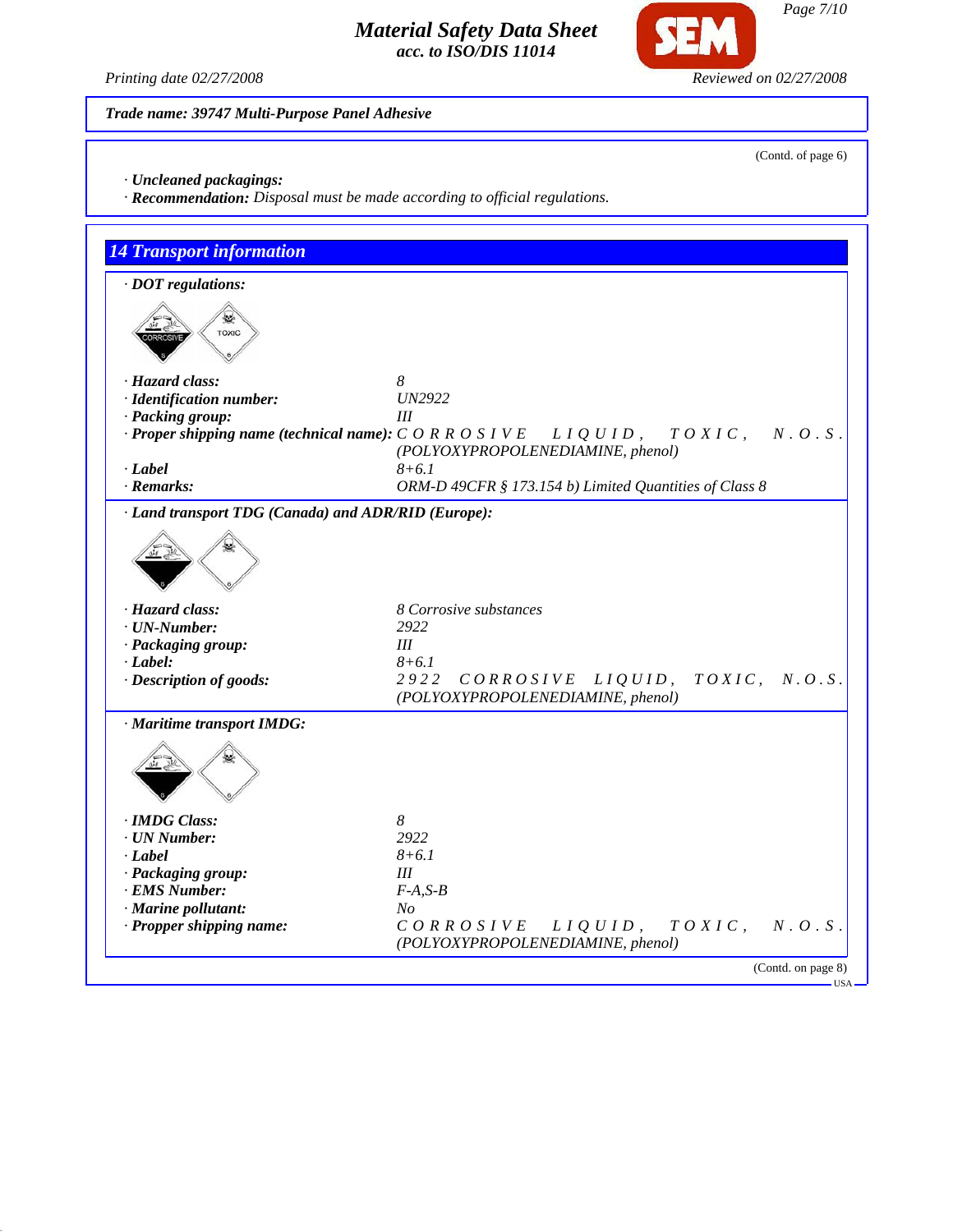*Printing date 02/27/2008 Reviewed on 02/27/2008*

**SEM** 

*Trade name: 39747 Multi-Purpose Panel Adhesive*

|                                       |                                          |  | (Contd. of page 7) |
|---------------------------------------|------------------------------------------|--|--------------------|
| · Air transport ICAO-TI and IATA-DGR: |                                          |  |                    |
|                                       |                                          |  |                    |
| · ICAO/IATA Class:                    | 8                                        |  |                    |
| · UN/ID Number:                       | 2922                                     |  |                    |
| · Label                               | $8 + 6.1$                                |  |                    |
| · Packaging group:                    | Ш                                        |  |                    |
| · Propper shipping name:              | $CORROSIVELIQUID$ , $TOXIC$ , $N. O.S$ . |  |                    |
|                                       | (POLYOXYPROPOLENEDIAMINE, phenol)        |  |                    |

*· UN "Model Regulation": UN2922; CORROSIVE LIQUID, TOXIC, N.O.S.; 8 (6.1); III*

# *15 Regulations*

| · Sara            |                                                        |
|-------------------|--------------------------------------------------------|
|                   | · Section 355 (extremely hazardous substances):        |
| $108-95-2$ phenol |                                                        |
|                   | 107-15-3 ethylenediamine                               |
|                   | · Section 313 (Specific toxic chemical listings):      |
|                   | 163440-98-0 ELASTOMER MODIFIED DIGLYCIDAL ETHER        |
|                   | 108-95-2 phenol                                        |
|                   | 25338-55-0 (DIMETHYLAMINO)METHYLPHENOL                 |
|                   | $107-21-1$ ethanediol                                  |
|                   | $67-56-1$ methanol                                     |
|                   | · TSCA (Toxic Substances Control Act):                 |
| 108-95-2 phenol   |                                                        |
|                   | $111-40-0$ 2,2'-iminodiethylamine                      |
|                   | 112-24-3 3,6-diazaoctanethylenediamin                  |
|                   | 919-30-2 3-aminopropyltriethoxysilane                  |
|                   | 2530-83-8 [3-(2,3-epoxypropoxy)propyl]trimethoxysilane |
|                   | 616-47-7 1-methylimidazole                             |
|                   | 1760-24-3 N-(3-(trimethoxysilyl)propyl)ethylenediamine |
|                   | $140-31-8$ 2-piperazin-1-ylethylamine                  |
|                   | 1333-86-4 Carbon black                                 |
|                   | $107-21-1$ ethanediol                                  |
|                   | $67-56-1$ methanol                                     |
|                   | $107-15-3$ ethylenediamine                             |
| $64-17-5$ ethanol |                                                        |
| · Proposition 65  |                                                        |
|                   | $\overline{\cdot}$ Chemicals known to cause cancer:    |
|                   | 28064-14-4 BISPHENOL F EPOXY RESIN                     |
|                   | $(Contd.$ on page $9)$                                 |

*Page 8/10*

USA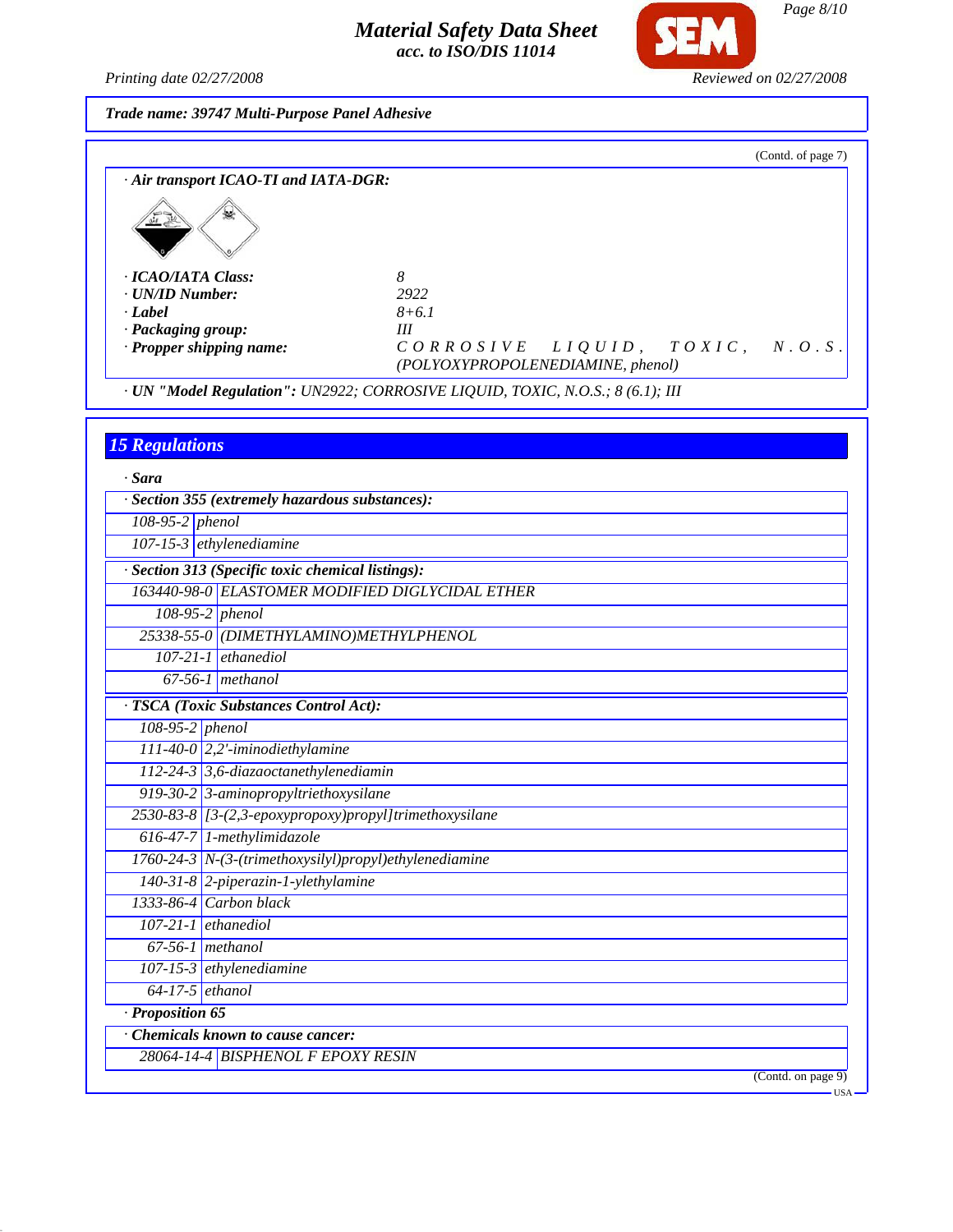

**SEM** 

*Page 9/10*

*Trade name: 39747 Multi-Purpose Panel Adhesive*

| 163440-98-0 ELASTOMER MODIFIED DIGLYCIDAL ETHER<br>1333-86-4 Carbon black<br>$107-21-1$ ethanediol<br>· Chemicals known to cause reproductive toxicity for females:<br>None of the ingredients is listed.<br>· Chemicals known to cause reproductive toxicity for males:<br>None of the ingredients is listed.<br>Chemicals known to cause developmental toxicity:<br>$64-17-5$ ethanol<br>· Cancerogenity categories<br>· EPA (Environmental Protection Agency)<br>$108-95-2$ phenol<br>$\boldsymbol{D}$<br>$107-15-3$ ethylenediamine<br>D<br><b>IARC</b> (International Agency for Research on Cancer)<br>108-95-2 phenol<br>$\mathfrak{Z}$<br>1333-86-4 Carbon black<br>2B<br>· NTP (National Toxicology Program)<br>None of the ingredients is listed.<br>· TLV (Threshold Limit Value established by ACGIH)<br>$108-95-2$ phenol<br>A4<br>$1333-86-4$ Carbon black<br>A4<br>$107-21-1$ ethanediol<br>A4<br>$107-15-3$ ethylenediamine<br>A4<br>$64-17-5$ ethanol<br>A4<br>· NIOSH-Ca (National Institute for Occupational Safety and Health)<br>$1333-86-4$ Carbon black<br>· OSHA-Ca (Occupational Safety & Health Administration)<br>None of the ingredients is listed. |
|---------------------------------------------------------------------------------------------------------------------------------------------------------------------------------------------------------------------------------------------------------------------------------------------------------------------------------------------------------------------------------------------------------------------------------------------------------------------------------------------------------------------------------------------------------------------------------------------------------------------------------------------------------------------------------------------------------------------------------------------------------------------------------------------------------------------------------------------------------------------------------------------------------------------------------------------------------------------------------------------------------------------------------------------------------------------------------------------------------------------------------------------------------------------------------|
|                                                                                                                                                                                                                                                                                                                                                                                                                                                                                                                                                                                                                                                                                                                                                                                                                                                                                                                                                                                                                                                                                                                                                                                 |
|                                                                                                                                                                                                                                                                                                                                                                                                                                                                                                                                                                                                                                                                                                                                                                                                                                                                                                                                                                                                                                                                                                                                                                                 |
|                                                                                                                                                                                                                                                                                                                                                                                                                                                                                                                                                                                                                                                                                                                                                                                                                                                                                                                                                                                                                                                                                                                                                                                 |
|                                                                                                                                                                                                                                                                                                                                                                                                                                                                                                                                                                                                                                                                                                                                                                                                                                                                                                                                                                                                                                                                                                                                                                                 |
|                                                                                                                                                                                                                                                                                                                                                                                                                                                                                                                                                                                                                                                                                                                                                                                                                                                                                                                                                                                                                                                                                                                                                                                 |
|                                                                                                                                                                                                                                                                                                                                                                                                                                                                                                                                                                                                                                                                                                                                                                                                                                                                                                                                                                                                                                                                                                                                                                                 |
|                                                                                                                                                                                                                                                                                                                                                                                                                                                                                                                                                                                                                                                                                                                                                                                                                                                                                                                                                                                                                                                                                                                                                                                 |
|                                                                                                                                                                                                                                                                                                                                                                                                                                                                                                                                                                                                                                                                                                                                                                                                                                                                                                                                                                                                                                                                                                                                                                                 |
|                                                                                                                                                                                                                                                                                                                                                                                                                                                                                                                                                                                                                                                                                                                                                                                                                                                                                                                                                                                                                                                                                                                                                                                 |
|                                                                                                                                                                                                                                                                                                                                                                                                                                                                                                                                                                                                                                                                                                                                                                                                                                                                                                                                                                                                                                                                                                                                                                                 |
|                                                                                                                                                                                                                                                                                                                                                                                                                                                                                                                                                                                                                                                                                                                                                                                                                                                                                                                                                                                                                                                                                                                                                                                 |
|                                                                                                                                                                                                                                                                                                                                                                                                                                                                                                                                                                                                                                                                                                                                                                                                                                                                                                                                                                                                                                                                                                                                                                                 |
|                                                                                                                                                                                                                                                                                                                                                                                                                                                                                                                                                                                                                                                                                                                                                                                                                                                                                                                                                                                                                                                                                                                                                                                 |
|                                                                                                                                                                                                                                                                                                                                                                                                                                                                                                                                                                                                                                                                                                                                                                                                                                                                                                                                                                                                                                                                                                                                                                                 |
|                                                                                                                                                                                                                                                                                                                                                                                                                                                                                                                                                                                                                                                                                                                                                                                                                                                                                                                                                                                                                                                                                                                                                                                 |
|                                                                                                                                                                                                                                                                                                                                                                                                                                                                                                                                                                                                                                                                                                                                                                                                                                                                                                                                                                                                                                                                                                                                                                                 |
|                                                                                                                                                                                                                                                                                                                                                                                                                                                                                                                                                                                                                                                                                                                                                                                                                                                                                                                                                                                                                                                                                                                                                                                 |
|                                                                                                                                                                                                                                                                                                                                                                                                                                                                                                                                                                                                                                                                                                                                                                                                                                                                                                                                                                                                                                                                                                                                                                                 |
|                                                                                                                                                                                                                                                                                                                                                                                                                                                                                                                                                                                                                                                                                                                                                                                                                                                                                                                                                                                                                                                                                                                                                                                 |
|                                                                                                                                                                                                                                                                                                                                                                                                                                                                                                                                                                                                                                                                                                                                                                                                                                                                                                                                                                                                                                                                                                                                                                                 |
|                                                                                                                                                                                                                                                                                                                                                                                                                                                                                                                                                                                                                                                                                                                                                                                                                                                                                                                                                                                                                                                                                                                                                                                 |
|                                                                                                                                                                                                                                                                                                                                                                                                                                                                                                                                                                                                                                                                                                                                                                                                                                                                                                                                                                                                                                                                                                                                                                                 |
|                                                                                                                                                                                                                                                                                                                                                                                                                                                                                                                                                                                                                                                                                                                                                                                                                                                                                                                                                                                                                                                                                                                                                                                 |
|                                                                                                                                                                                                                                                                                                                                                                                                                                                                                                                                                                                                                                                                                                                                                                                                                                                                                                                                                                                                                                                                                                                                                                                 |
|                                                                                                                                                                                                                                                                                                                                                                                                                                                                                                                                                                                                                                                                                                                                                                                                                                                                                                                                                                                                                                                                                                                                                                                 |
|                                                                                                                                                                                                                                                                                                                                                                                                                                                                                                                                                                                                                                                                                                                                                                                                                                                                                                                                                                                                                                                                                                                                                                                 |
|                                                                                                                                                                                                                                                                                                                                                                                                                                                                                                                                                                                                                                                                                                                                                                                                                                                                                                                                                                                                                                                                                                                                                                                 |
|                                                                                                                                                                                                                                                                                                                                                                                                                                                                                                                                                                                                                                                                                                                                                                                                                                                                                                                                                                                                                                                                                                                                                                                 |
| · Product related hazard informations:<br>The product has been classified and marked in accordance with directives on hazardous materials.                                                                                                                                                                                                                                                                                                                                                                                                                                                                                                                                                                                                                                                                                                                                                                                                                                                                                                                                                                                                                                      |
| · Hazard symbols:<br>Toxic                                                                                                                                                                                                                                                                                                                                                                                                                                                                                                                                                                                                                                                                                                                                                                                                                                                                                                                                                                                                                                                                                                                                                      |
| · Hazard-determining components of labelling:<br>phenol<br><b>BISPHENOL F EPOXY RESIN</b><br>ELASTOMER MODIFIED DIGLYCIDAL ETHER<br>CYCLOHEXANEDIMETHANOL DIGLYCIDAL ETHER<br>2,2'-iminodiethylamine                                                                                                                                                                                                                                                                                                                                                                                                                                                                                                                                                                                                                                                                                                                                                                                                                                                                                                                                                                            |
| · Risk phrases:<br>Toxic in contact with skin and if swallowed.<br>Causes burns.<br>Irritating to respiratory system.                                                                                                                                                                                                                                                                                                                                                                                                                                                                                                                                                                                                                                                                                                                                                                                                                                                                                                                                                                                                                                                           |
| May cause sensitisation by inhalation and skin contact.<br>(Contd. on page 10)                                                                                                                                                                                                                                                                                                                                                                                                                                                                                                                                                                                                                                                                                                                                                                                                                                                                                                                                                                                                                                                                                                  |

 $-$  USA  $\cdot$